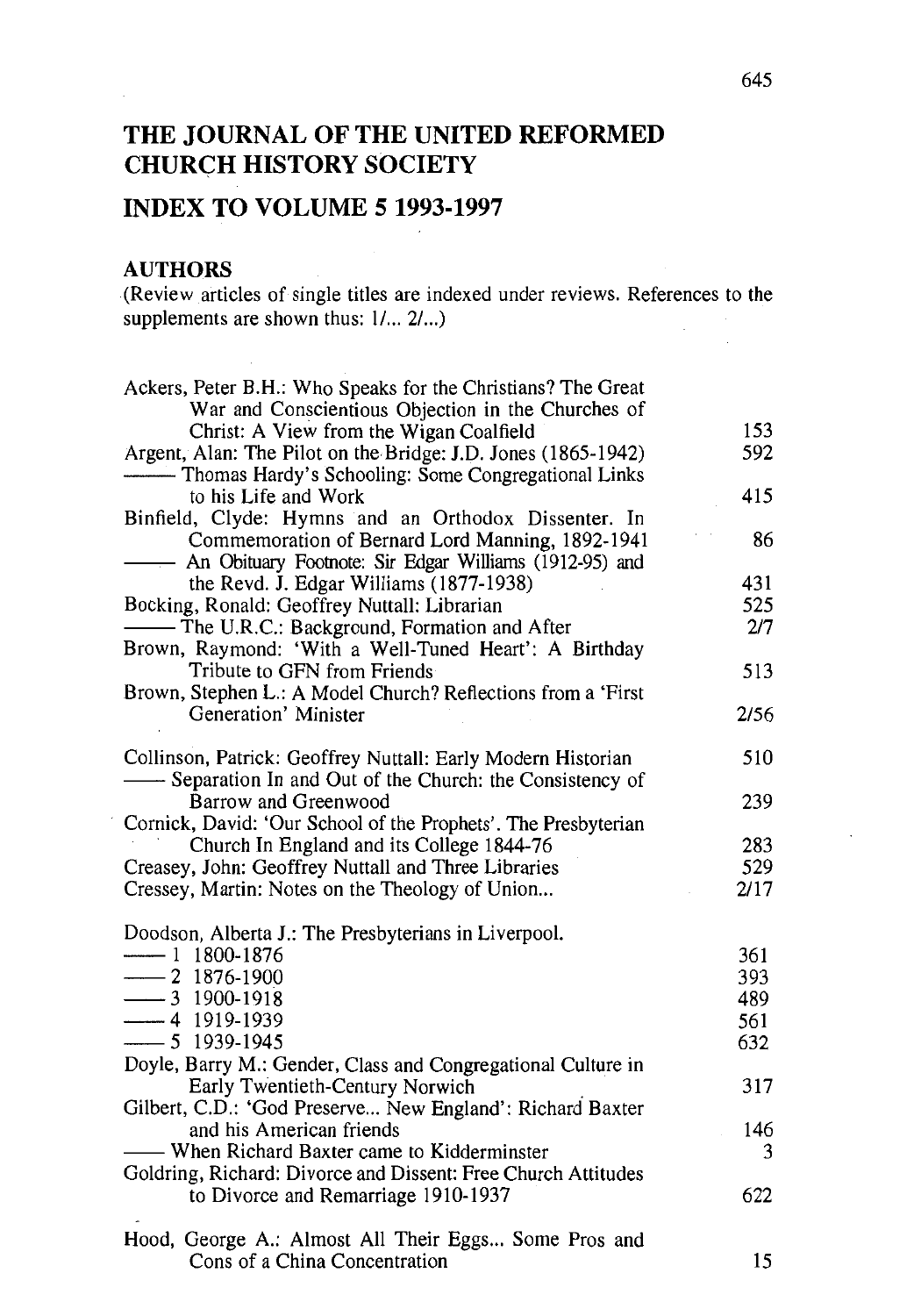| Δŕ<br>٣. |  |
|----------|--|
|          |  |

| Hoppen, Alison: Presbyterians in Victorian Hull: The Profile of<br>a Congregation                                                                                                                                                                                                         | 336'                                             |
|-------------------------------------------------------------------------------------------------------------------------------------------------------------------------------------------------------------------------------------------------------------------------------------------|--------------------------------------------------|
| Lewis, Marilyn: The Newport Pagnell Academy 1782-1850                                                                                                                                                                                                                                     | 273                                              |
| Macarthur, Arthur L.: The Presbyterian Road to 1972<br>Martin, Deborah: The Continuing Congregational Way: A<br>Personal Reflection<br>Matar, Nabil I.: Peter Sterry and the Comenian Circle<br>Morgan, Philip: 1972 and Churches of Christ<br>Morris, John E.: Leslie E. Cooke (1908-67) | 2/4<br>2/50<br>183<br>2/23<br>36                 |
| Neale, Elisabeth J.: A Type of Congregational Ministry: R.F.<br>Horton and Lyndhurst Road<br>Nuttall, G.F.: James Birdwood and the Quakers<br>--------- J[ohn] H. Taylor: A Bibliography.<br>--------- Philip Henry and London<br>Oppositorum<br>Rothwell and his pupils                  | 215<br>544<br>80<br>1/34<br>259<br>$-574$<br>477 |
| Orchard, Stephen C.: [Obituary] A.G. Esslemont<br>- The Origins of the [London] Missionary Society<br>-William Edwin Orchard (1877-1955): A Biographical<br>Note                                                                                                                          | 439<br>2<br>440<br>369                           |
| Randall, Ian M.: 'How to Work a City Church': Christ Church,<br>Westminster Bridge Road from the 1890s to the 1920s<br>Roxburgh, Kenneth B.E.: George Whitefield and the Secession<br>Church in Scotland: An Unpublished Letter from Ralph                                                | 576                                              |
| Erskine<br>- The Scottish Evangelical Awakening of 1742 and the<br>Religious Societies                                                                                                                                                                                                    | 375<br>266                                       |
| Sell, Alan P.F.: Some Contemporaries<br>Spufford, Margaret: The Importance of the Lord's Supper to                                                                                                                                                                                        | 176, 232, 505                                    |
| Seventeenth-Century Dissenters (Annual Lecture<br>1988)<br>Stanley, Brian: Manhood and Mission: Frank Lenwood and the                                                                                                                                                                     | 62                                               |
| L M S (Annual Lecture 1995)                                                                                                                                                                                                                                                               | 458                                              |
| Tai Liu: G.F. Nuttall: A Bibliography 1977-1976<br>Scholar and Humanist: Reminiscences of a Chinese                                                                                                                                                                                       | 534                                              |
| Student<br>Taylor, John H.: The Congregational Fund Board 1695-1995                                                                                                                                                                                                                       | 532<br>1/1                                       |
| Religion Exemplified<br>--- A Tale of Taylors - A Family and Their Church: Above<br>Bar Southampton (Annual Lecture 1994)                                                                                                                                                                 | 192<br>306                                       |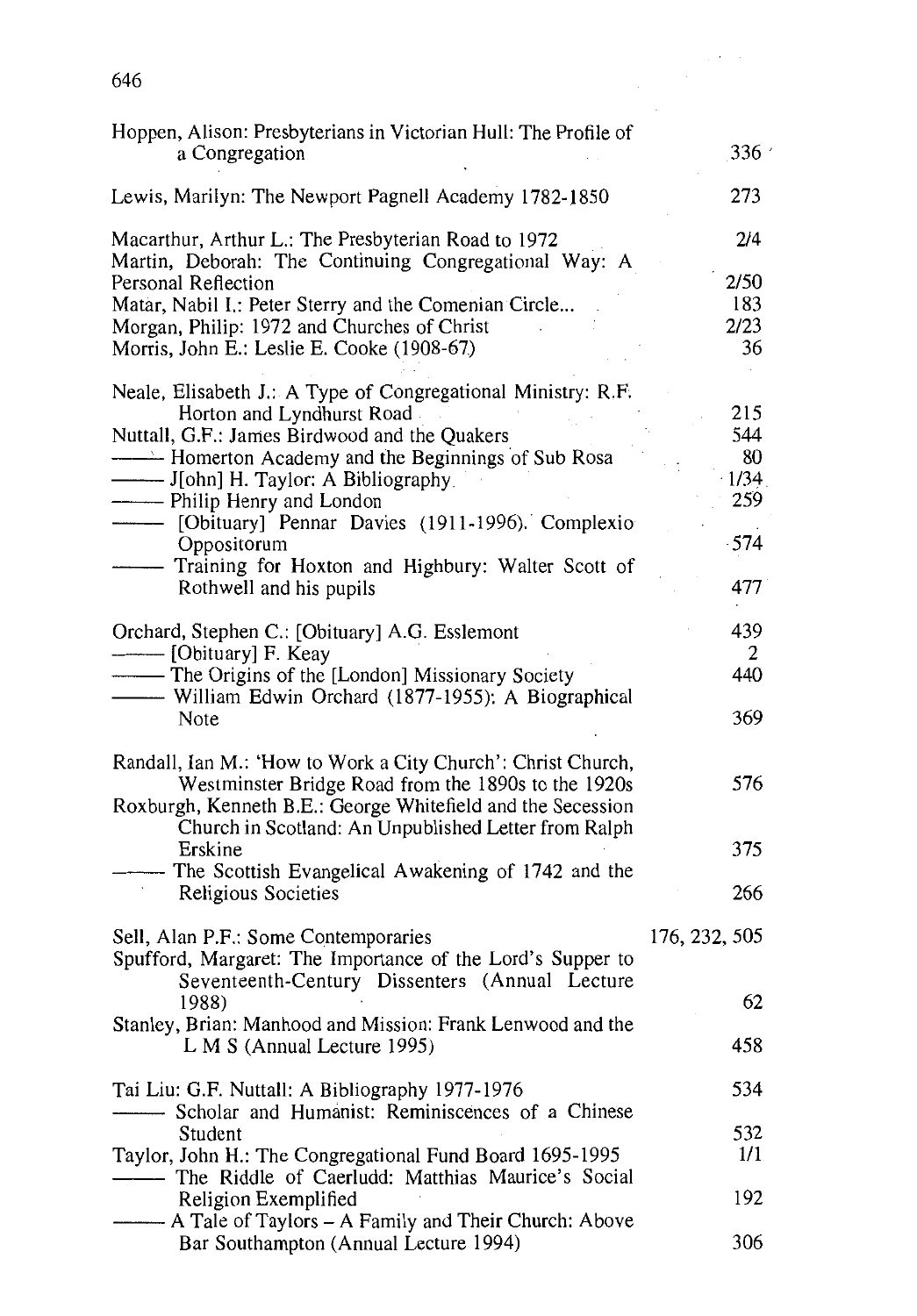| Thompson, Andrew C.: Logical Nonconformity?                                                                       |      |
|-------------------------------------------------------------------------------------------------------------------|------|
| Conscientious Objection in the Cambridge Free                                                                     |      |
| Churches after 1914                                                                                               | 548  |
| Thompson, David M.: Afterword [re 1972 Union]                                                                     | 2/62 |
| Thompson, John H.: Army Chaplains and the English                                                                 |      |
| Presbyterians                                                                                                     | 383  |
| Tomes, F. Roger.: 'We are Hardly Prepared for this style of                                                       |      |
| Teaching Yet': Samuel Davidson and Lancashire                                                                     |      |
| Independent College                                                                                               | 398  |
| Tovey, Alan: An Evangelical Fellowship of Congregational                                                          |      |
| Churches 1972-1997                                                                                                | 2/42 |
| Travell, John C.: The Congregational Federation 1972-1997                                                         | 2/29 |
| Welch, [C.] Edwin: Lady Glenorchy's Legacy                                                                        | 211  |
| - Mr. Seymour and Dr. Reynolds                                                                                    | 483  |
| Wollaston, E.P.M.: The First Moderators: 1919                                                                     | 298  |
| Wykes, David L.: 'The Settling of Meetings and the Preaching<br>of the Gospel': The Development of the Dissenting |      |
| Interest 1690-1715 (Annual Lecture 1992)                                                                          | 127  |

Notes and Queries 3, 126, 182, 238, 438

#### **ANNUAL LECTURES**

| 1988 Spufford, M.: The Importance of the Lord's Supper to |     |
|-----------------------------------------------------------|-----|
| Seventeenth-Century Dissenters                            | 62  |
| 1992 Wykes, D.L.: 'The Settling of Meetings and the       |     |
| Preaching of the Gospel'                                  | 127 |
| 1994 Taylor, J.H.: A Tale of Taylors - A Family and their |     |
| Church                                                    | 306 |
| 1995 Stanley, Brian: Manliness and Mission: Frank Lenwood |     |
| and the LMS                                               | 458 |

## **OBITUARIES**

| Esslemont, A. Gordon | 439 |
|----------------------|-----|
| Keay, F.             |     |
| Davies, Pennar       | 574 |

## **REVIEWS**

 $\bar{\Sigma}$ 

| Bayes, L.: From Reformation to Toleration (1990)       | 59.  |
|--------------------------------------------------------|------|
| Binfield, C.: A Congregational Formation: An Edwardian |      |
| Prime Minister's Victorian Education (1996)            | 640  |
| Binfield, C. (ed.): Sainthood Revisioned: Studies in   |      |
| Hagiography and Biography (1995)                       | 503  |
|                                                        |      |
| Collinson, P.: Elizabethan Essays (1994)               | 565. |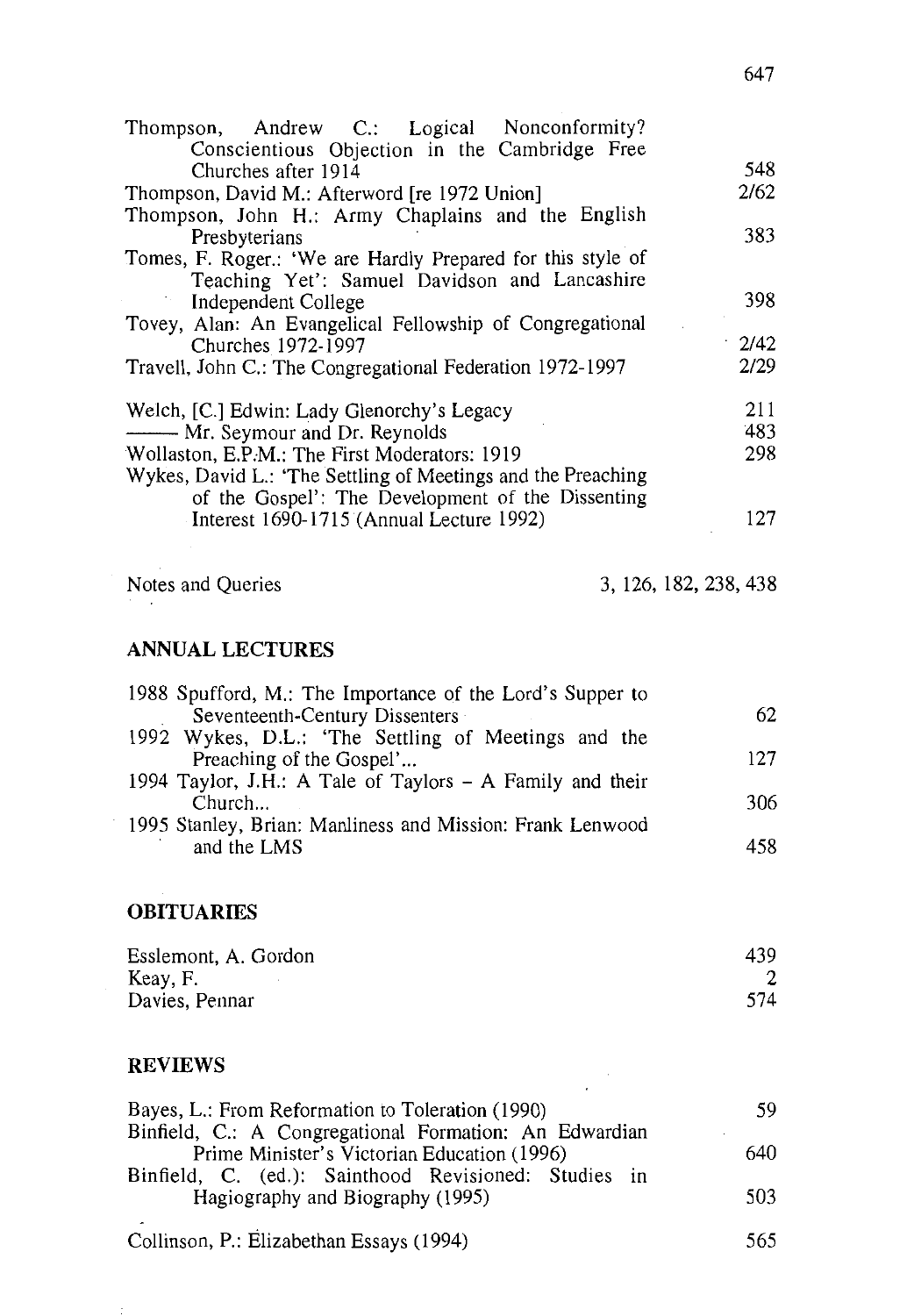| Comenius, John Amos: Panorthosia or Universal Reform chs<br>19-26 (tr. A. Dobbie)<br>Creasey, John: The Congregational Library (1992)                                                                                                                                                                                         | 301<br>$-113$            |
|-------------------------------------------------------------------------------------------------------------------------------------------------------------------------------------------------------------------------------------------------------------------------------------------------------------------------------|--------------------------|
| Dunn, David, et al: A History of the Evangelical and Reformed<br>Church (1990)                                                                                                                                                                                                                                                | 117                      |
| Ede, J., Virgoe, N., and Williamson, Tom: Halls of Zion:<br>Chapels in Norfolk (1994)<br>Ellerby, W. and Pritchett, J.P., ed. Royle, E.: A History of the<br>Nonconformist Churches of York (1993)                                                                                                                            | 567<br>567               |
| English, Mary P.: Victorian Values, The Life and Times of Dr.<br>Edwin Lankester (1990)                                                                                                                                                                                                                                       | 172                      |
| Greaves, Richard: John Bunyan and English Nonconformity<br>(1992)                                                                                                                                                                                                                                                             | 371                      |
| Hastings, Adrian: Church and State: The English Experience<br>(1991)<br>Hood, G.A.: Neither Bang nor Whimper: The End of a                                                                                                                                                                                                    | 167                      |
| Missionary Era in China (1991)<br>Mission Accomplished? The English Presbyterian                                                                                                                                                                                                                                              | 121                      |
| Mission In Lingtung, South China (1986)<br>Keeble, N.H. and Nuttall, G.F. (eds.): Calendar of the<br>Correspondence of Richard Baxter I 1638-60; II 1660-96<br>(1991)                                                                                                                                                         | 119<br>56                |
| Leak, W. Norman: From Taylor to Taylor: 100 Years of St.<br>Aidan's Presbyterian Church, Didsbury [Manchester]<br>(1994)<br>Lewis, Marilyn: John Gibbs: A Newport Pagnell Puritan 1627-<br>1699 (1995)                                                                                                                        | 641<br>537               |
| McNaughton, W.D.: The Scottish Congregational Ministry<br>1794-1993 (1993)                                                                                                                                                                                                                                                    | 303                      |
| Mead, Helen: Whence and Whither. 150 Years of Reformed<br>Church Worship in Summertown Oxford (1994)<br>Milburn, G.E. and Batty, M. (eds.) Workaday Preachers: The<br>Story of Methodist Local Preaching (1995)<br>Mullett, Michael: John Bunyan in Context (1996)<br>Murray, A.V.: A Northumbrian Methodist Childhood (1992) | 566<br>641<br>636<br>173 |
| Rammell, John: A History of Pype Hayes URC Church (and<br>Minworth) (1992)<br>Ross, Eric B.: A History of St. George's [UR] Church, Morpeth<br>(1993)                                                                                                                                                                         | 642<br>175               |
| Scopes, Barrie D.: 'Fire in the Belly': Motivation for Mission<br>in the LMS/CWM over Two Centuries (1995)                                                                                                                                                                                                                    | 640                      |

 $\sim$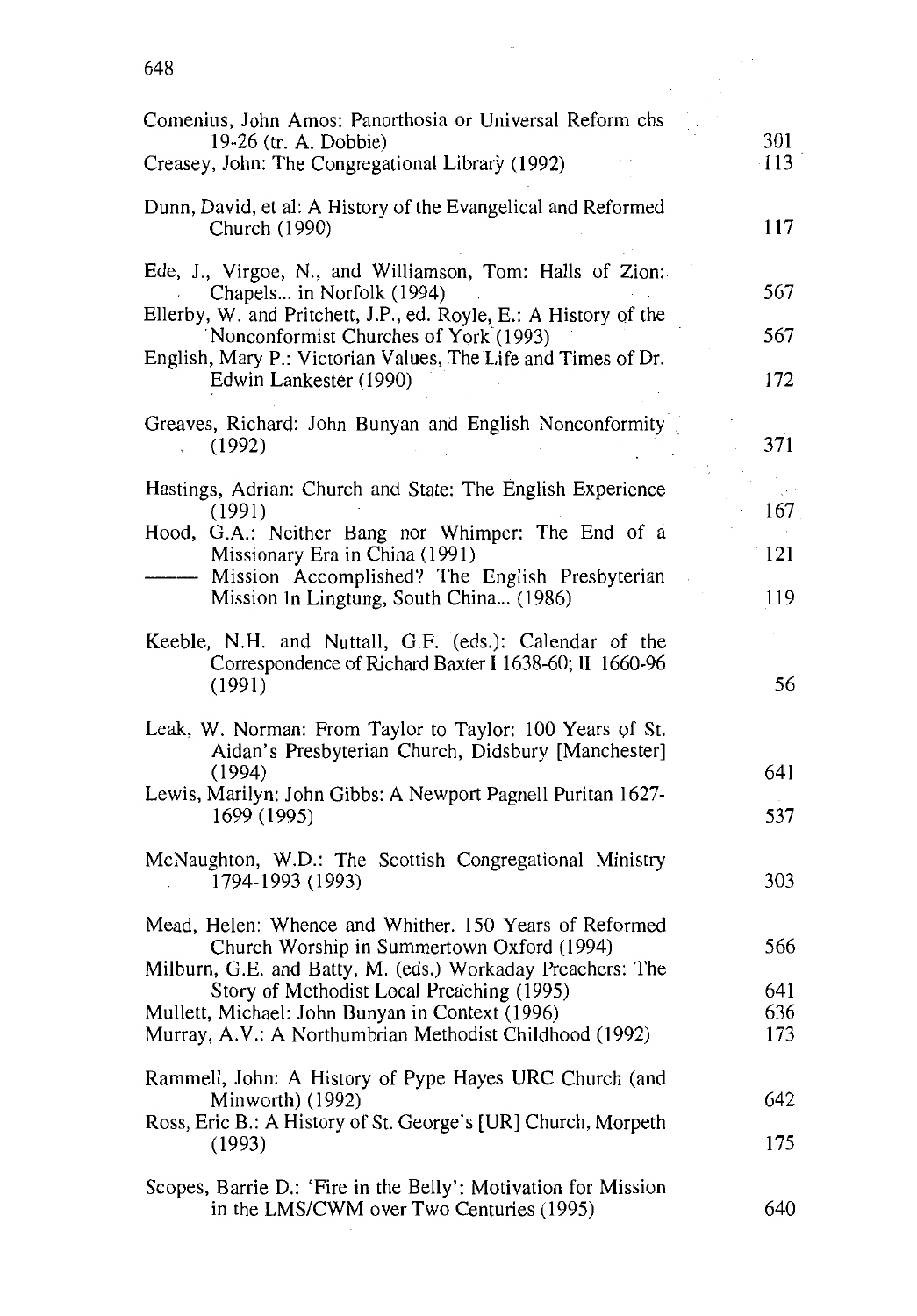| Sell, A.P.F.: Dissenting Thought and the Life of the Churches<br>(1990)<br>A Reformed, Evangelical, Catholic Theology: The                                            | 504 |
|-----------------------------------------------------------------------------------------------------------------------------------------------------------------------|-----|
| Contribution of the World Alliance of Reformed<br>Churches 1875-1982 (1991)<br>Rhetoric and Reality: Theological Reflections upon                                     | 168 |
| Congregationalism and its heirs (1991)                                                                                                                                | 59  |
| Streather, G.T.: Memorials of the Independent Chapel at<br>Rothwell (1994)                                                                                            | 567 |
| Templeton, Elizabeth: God's February: A Life of Archie Craig<br>1888-1985                                                                                             | 110 |
| Thorogood, Bernard (ed.): Gales of Change The Story of the<br>London Missionary Society 1945-1977 (1994)<br>Townsend, M.A.: A History of Creaton U R Church 1672-1993 | 499 |
| (1993)                                                                                                                                                                | 567 |
| Travell, John C.: The Necessity of God: The Message and<br>Ministry of Leslie Weatherhead (1994)                                                                      | 638 |
| Vickers, J.A. (ed.): The Religious Census of Hampshire<br>1851                                                                                                        | 170 |
| Von Rohr, John: The Shaping of American Congregationalism<br>1620-1957 (1992)                                                                                         | 643 |
| Welch, C. Edwin: Spiritual Pilgrim: A Re-assessment of the<br>Life of the Countess of Huntingdon (1995)                                                               | 495 |
| Whitehorn, Michael: Roy Whitehorn: 'A Servant of the Word'<br>1891-1976 (1991)                                                                                        | 115 |
| Wills, John: Hints to Trustees (reprint 1993)                                                                                                                         | 303 |
| <b>SUBJECTS</b>                                                                                                                                                       |     |
| Army Chaplains and the English Presbyterians by John H.<br>Thompson                                                                                                   | 383 |

649

| Barrow and Greenwood: Separation In and Out of the Church: |     |
|------------------------------------------------------------|-----|
| the Consistency of Barrow and Greenwood by Patrick         |     |
| Collinson                                                  | 239 |
| Baxter, Richard: 'God Preserve  New England' Richard       |     |
| Baxter and his American Friends by C.D. Gilbert            | 146 |

Baxter and his American Friends by C.D. Gilbert<br>——— When Richard Baxter came to Kidderminster by C.D. Gilbert Birdwood, James, and the Quakers ... by G.F. Nuttall 3 544

- Cambridge: Logical Nonconformity? Conscientious Objection in the Cambridge Free Churches after 1914 by A.C. Thompson China: Almost All Their Eggs... Some Pros and Cons of a 548
- China Concentration by G.A. Hood Christ Church, Westminster Bridge Road: 'How to Work a City Church': Christ Church... from the 1890s to the 1920s by Ian M. Randall 15 576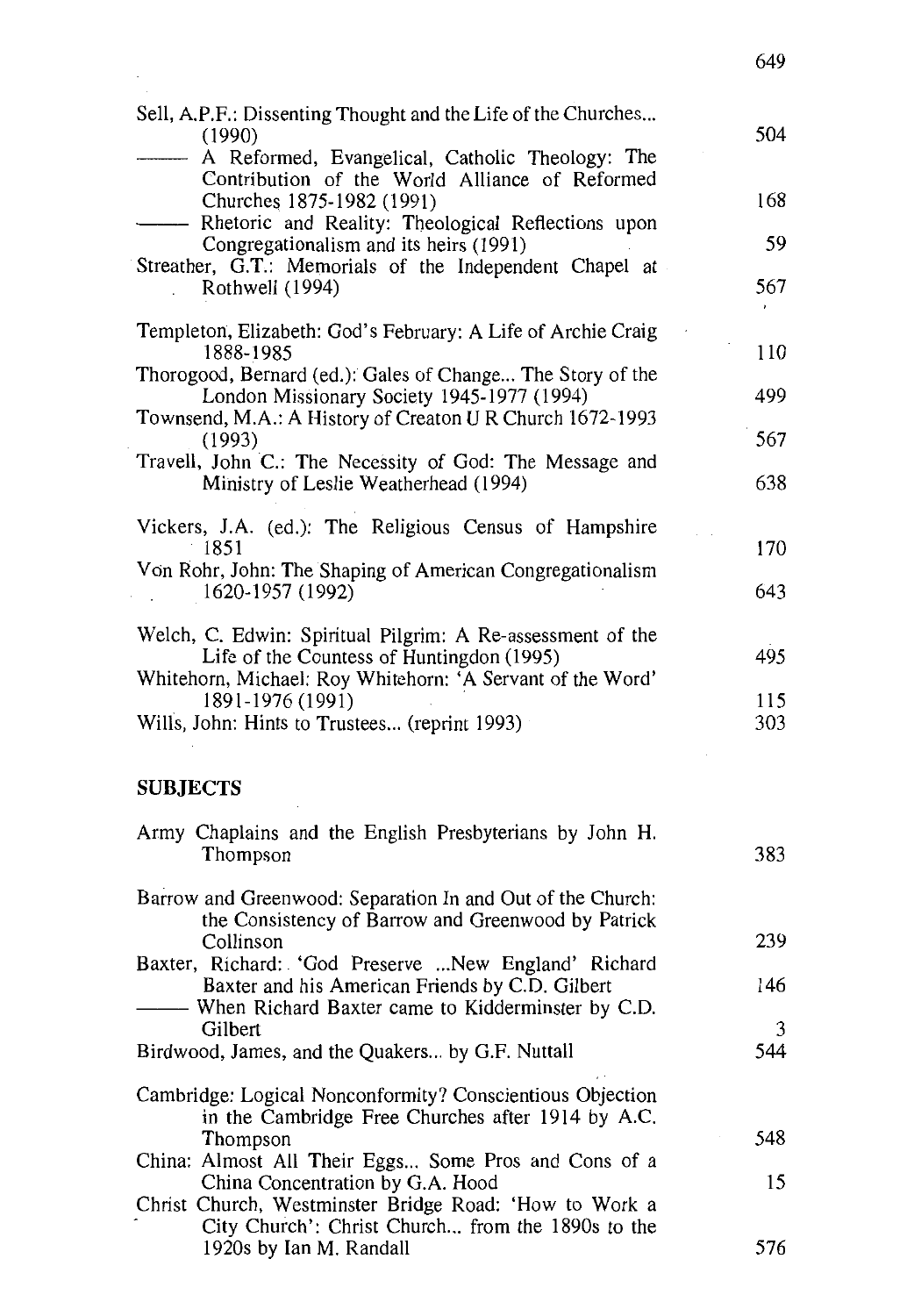|                                                                                                                                                            | 2/23           |
|------------------------------------------------------------------------------------------------------------------------------------------------------------|----------------|
| Churches of Christ, 1972 and, by Philip Morgan<br>Who Speaks for the Christians? The Great War and<br>Conscientious Objection in the Churches of Christ: A |                |
| View from the Wigan Coalfield by Peter B.H. Ackers                                                                                                         | 153            |
| Congregational Federation 1972-1997, The by J.C. Travell                                                                                                   | 2/29           |
| Congregational Fund Board 1695-1995, The by John H. Taylor<br>Continuing Congregational Way, The: A Personal Reflection                                    | 1/1            |
| by D.J. Martin                                                                                                                                             | 2/50           |
| Cooke, Leslie E. (1908-1967) by J.E. Morris                                                                                                                | 36             |
| Davidson, Samuel:  and Lancashire Independent College by                                                                                                   |                |
| F.R. Tomes                                                                                                                                                 | 398            |
| Dissent 1690-1715: 'The Settling of Meetings' by D.L.<br>Wykes                                                                                             | 127            |
| Divorce and Dissent: Free Church Attitudes to Divorce and                                                                                                  |                |
| Remarriage 1910-1937 by Richard Goldring                                                                                                                   | 622            |
| English Presbyterian College: 'Our School of the Prophets':                                                                                                |                |
| The Presbyterian Church in England and its Colleges                                                                                                        |                |
| 1844-1876 by D. Cornick                                                                                                                                    | 283            |
| Evangelical Fellowship of Congregational Churches 1972-<br>1997, An, by Alan Tovey                                                                         | 2/42           |
|                                                                                                                                                            |                |
| Gender, Class and Congregational Culture in early Twentieth-                                                                                               |                |
| Century Norwich by Barry M. Doyle                                                                                                                          | 317            |
| Hardy's Schooling:<br>Thomas:<br>Thomas<br>Hardy,<br>Some                                                                                                  |                |
| Congregational Links to his Life and Work by Alan                                                                                                          |                |
| Argent                                                                                                                                                     | 415            |
| Henry, Philip, and London by G.F. Nuttall<br>Homerton Academy and the Beginnings of Sub Rosa by G.F.                                                       | 259            |
| Nuttall<br>Horton, R.F., and Lyndhurst Road by Elisabeth J. Neale                                                                                          | 80<br>215      |
| Hull: Presbyterians in Victorian Hull by Alison Hoppen                                                                                                     | 336            |
| Hymns and an Orthodox Dissenter: In Commemoration of                                                                                                       |                |
| Bernard Lord Manning 1892-1941 by J.C.G. Binfield                                                                                                          | 86             |
| Jones, J.D., The Pilot on the Bridge by Alan Argent                                                                                                        | 592            |
| Kidderminster: When Richard Baxter came to Kidderminster                                                                                                   |                |
| by C.D. Gilbert                                                                                                                                            | 3              |
| Lady Glenorchy's Legacy by C. Edwin Welch                                                                                                                  | 211            |
| Lancashire Independent College: Samuel Davidson and, by                                                                                                    |                |
| F.R. Tomes                                                                                                                                                 | 398            |
| Lenwood, Frank and the London Missionary Society by Brian                                                                                                  |                |
| Stanley                                                                                                                                                    | 458            |
| Liverpool, The Presbyterians in, by A.J. Doodson                                                                                                           | 361, 393, 489, |
| London Missionary Society: Manliness and Mission. Frank                                                                                                    | 451, 632       |
| Lenwood and the L.M.S. by Brian Stanley                                                                                                                    | 458            |
| - The Origins of the Missionary Society by S. Orchard                                                                                                      | 440            |
| Lords' Supper, The Importance of, to Seventeenth-Century                                                                                                   |                |
| Dissenters by M. Spufford                                                                                                                                  | 62             |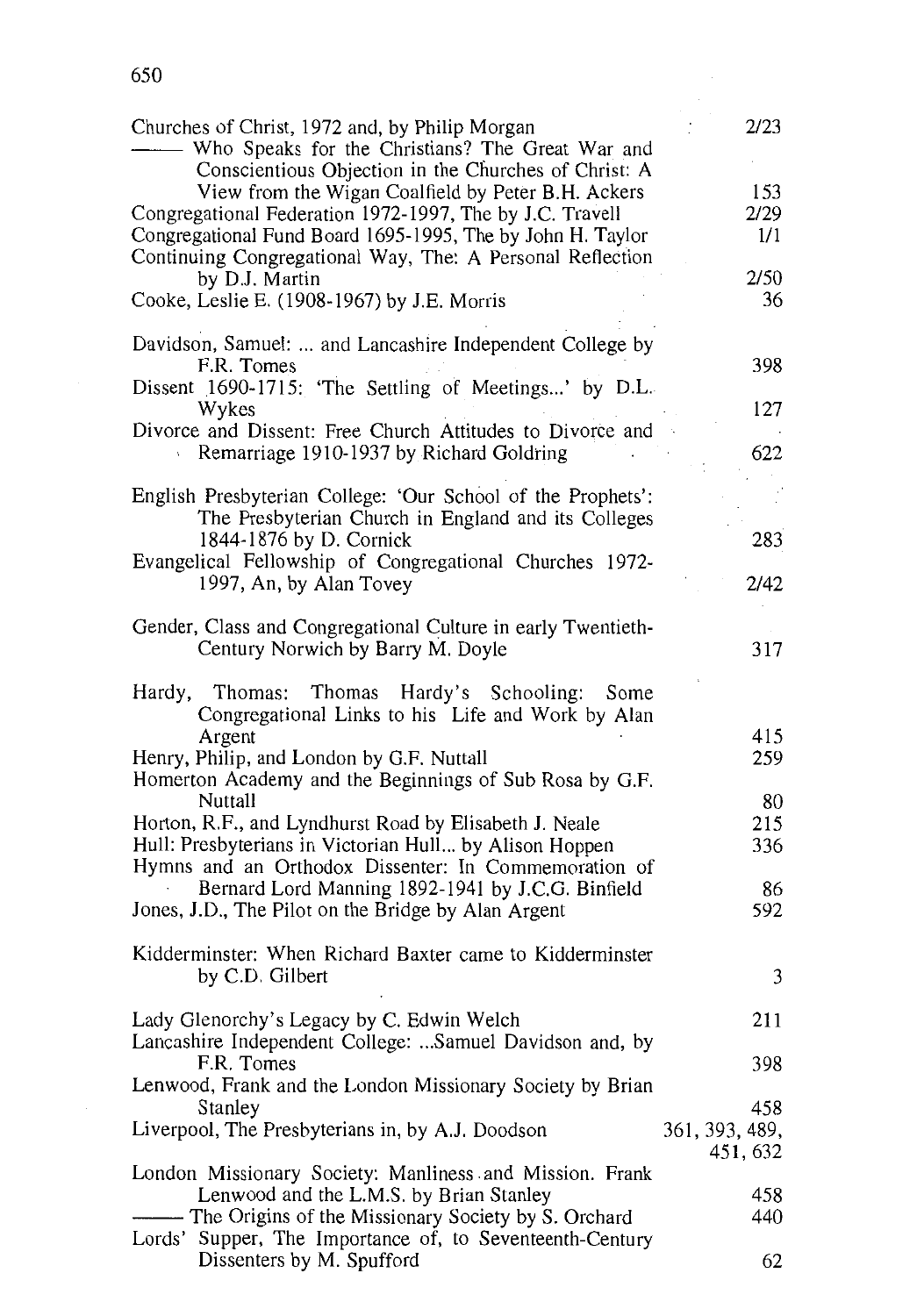| Manning, B.L.: Hymns and an Orthodox Dissenter by J.C.G.<br>Binfield | 86             |
|----------------------------------------------------------------------|----------------|
| Maurice, Matthias: The Riddle of Caerludd: Matthias                  |                |
| Maurice's Social Religion Exemplified by J.H. Taylor                 | 192            |
| [Meyer, F.B.]: 'How to Work a City Church': Christ Church,           |                |
| Westminster Bridge Road from the 1890s to the 1920s                  |                |
| by Ian M. Randall                                                    | 576            |
| Model Church?, A. Reflections from a 'First Generation'              |                |
| Minister by S.L. Brown                                               | 2/56           |
| Moderators, The First, in 1919 by E.P.M. Wollaston                   | 237            |
|                                                                      |                |
| Newport Pagnell Academy 1782-1850, The by Marilyn Lewis              | 273            |
|                                                                      |                |
| Norwich: Gender, Class and Congregational Culture in early           |                |
| Twentieth-Century Norwich by Barry M. Doyle                          | 317            |
| Notes on the Theology of Union by Martin Cressey                     | 2/17           |
| Nuttall, G.F.: Early Modern Historian by Patrick Collinson           | 510            |
|                                                                      | 525            |
| - Scholar and Humanist by Tai Liu                                    | 532            |
| - and Three Libraries by John Creasey                                | 529            |
|                                                                      | 513            |
| -A Bibliography 1977-1996 by Tai Liu                                 | 534            |
|                                                                      |                |
| Orchard, W.E.: A Biographical Note by Stephen C. Orchard             | 369            |
|                                                                      |                |
| [Pacifism]:  Conscientious Objection in the Cambridge Free           |                |
| Churches after 1914 by A.C. Thompson                                 | 548            |
| - The Great War and Conscientious Objection in the                   |                |
| Churches of Christ: A View from the Wigan Coalfield                  |                |
| by P.B.H. Ackers                                                     | 153            |
|                                                                      |                |
| Presbyterians in Victorian Hullby Alison Hoppen                      | 336            |
| [Presbyterian Church in England]: Army Chaplains and, by             |                |
| J.H. Thompson                                                        | 383            |
|                                                                      | 283            |
| ------- in Liverpool by A.J. Doodson                                 | 361, 394, 489, |
|                                                                      | 561, 632       |
| -The Presbyterian Road to 1972 by A.L. Macarthur                     | 2/4            |
|                                                                      |                |
| G.A. Hodd                                                            | 15             |
|                                                                      |                |
| Riddle of Caerludd, The: Matthias Maurice's Social Religion          |                |
| Exemplified by JA. Taylor                                            | 192            |
|                                                                      |                |
| Scott, Walter of Rothwell and his pupils by G.F. Nuttall             | 477            |
| Scottish Evangelical Awakening of 1742, The, by K.B.E.               |                |
| Roxburgh                                                             | 266            |
| Seymour, Mr., and Dr. Reynolds by C.E. Welch                         | 483            |
|                                                                      |                |
| Southampton: A Family and their Church, Above Bar,                   |                |
| Southampton, by J.H. Taylor                                          | 306            |
| Sterry, Peter, and the Comenian Circle. Education and                |                |
| Eschatology in Restoration Nonconformity by Nabil I.                 |                |
| Matar                                                                | 183            |

651